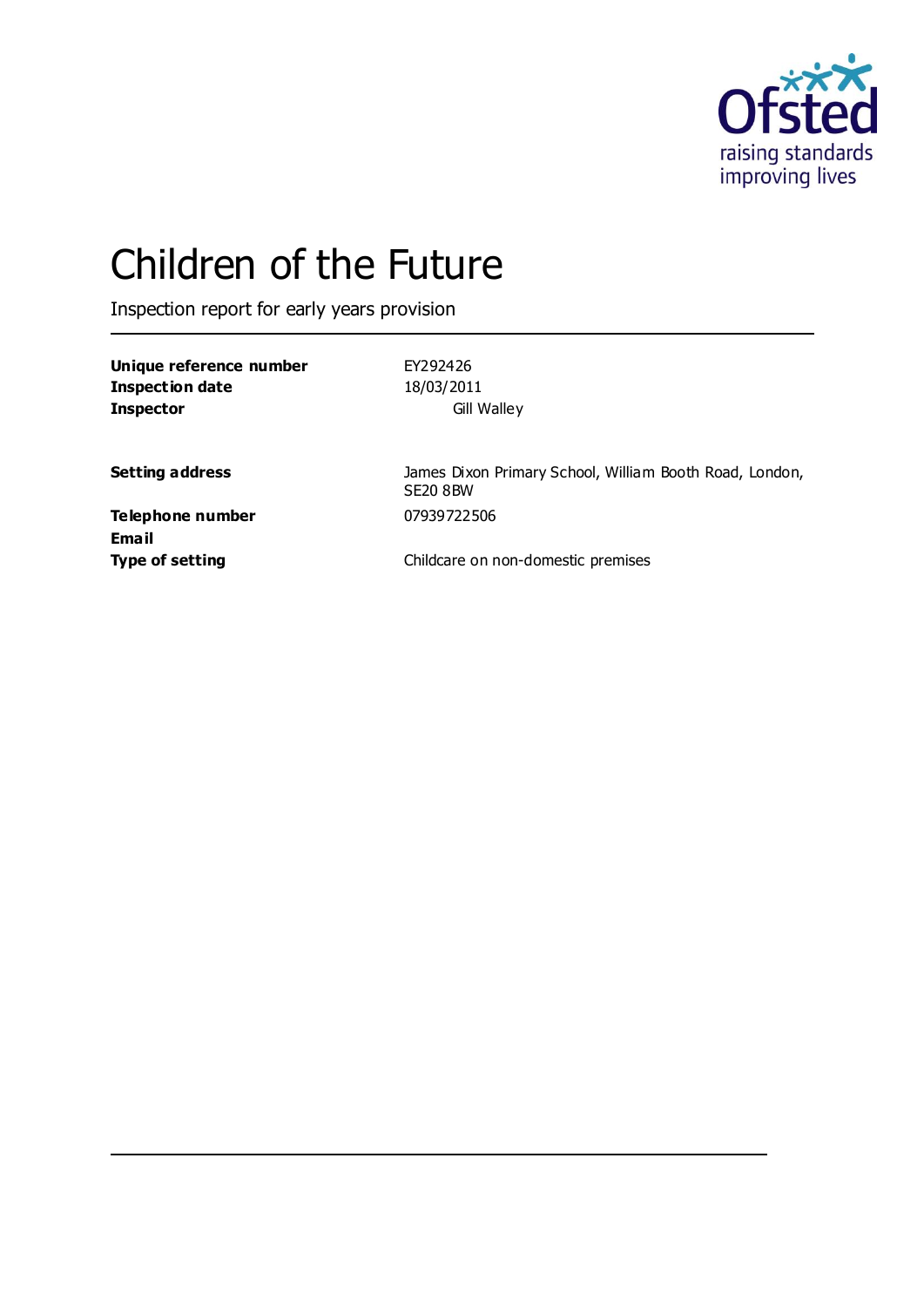The Office for Standards in Education, Children's Services and Skills (Ofsted) regulates and inspects to achieve excellence in the care of children and young people, and in education and skills for learners of all ages. It regulates and inspects childcare and children's social care, and inspects the Children and Family Court Advisory Support Service (Cafcass), schools, colleges, initial teacher training, work-based learning and skills training, adult and community learning, and education and training in prisons and other secure establishments. It assesses council children's services, and inspects services for looked after children, safeguarding and child protection.

If you would like a copy of this document in a different format, such as large print or Braille, please telephone 0300 123 1231, or email enquiries@ofsted.gov.uk.

You may copy all or parts of this document for non-commercial educational purposes, as long as you give details of the source and date of publication and do not alter the information in any way.

T: 0300 123 1231 Textphone: 0161 618 8524 E: enquiries@ofsted.gov.uk W: [www.ofsted.gov.uk](http://www.ofsted.gov.uk/)

© Crown copyright 2011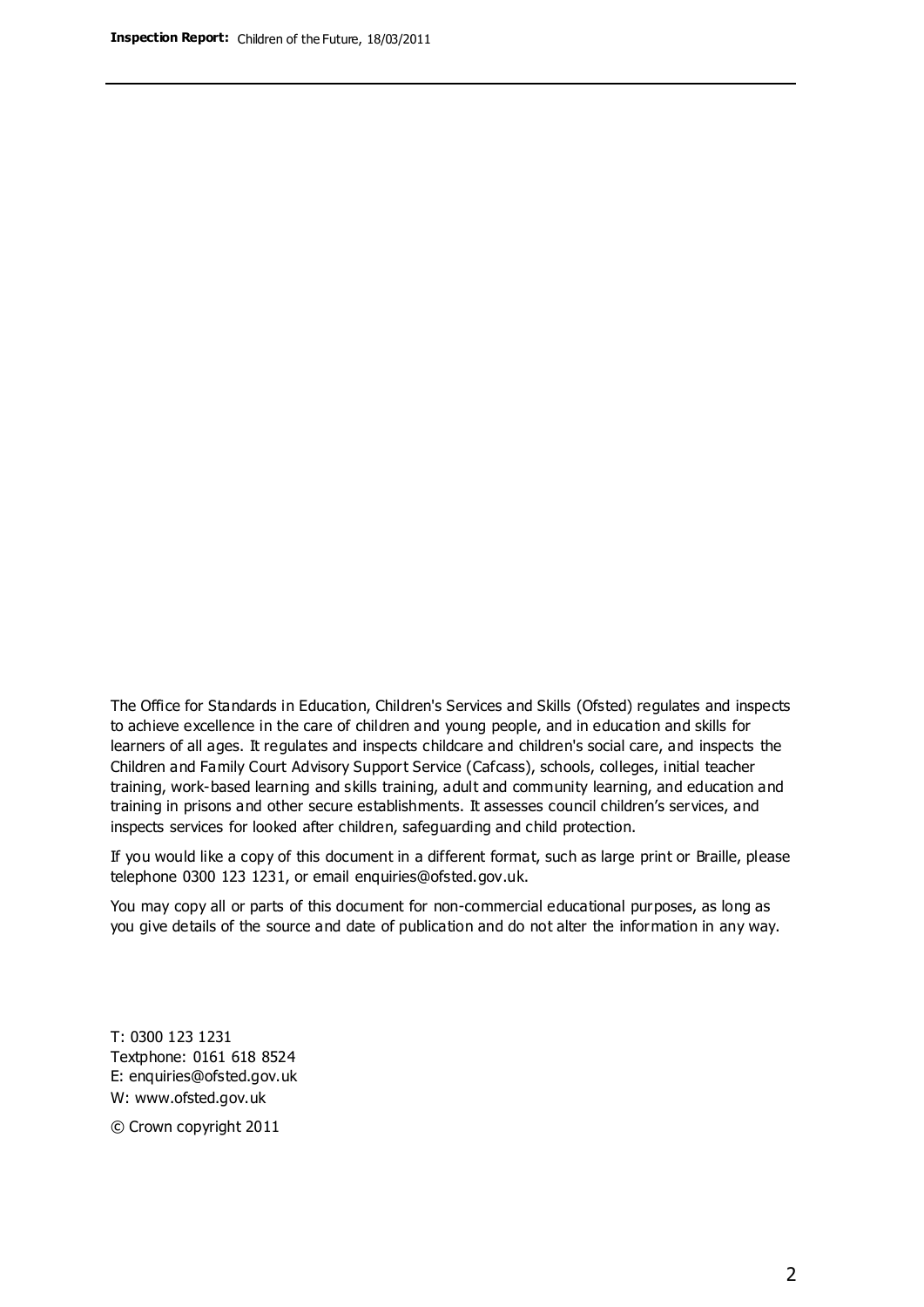### **Introduction**

This inspection was carried out by Ofsted under Sections 49 and 50 of the Childcare Act 2006 on the quality and standards of the registered early years provision. 'Early years provision' refers to provision regulated by Ofsted for children from birth to 31 August following their fifth birthday (the early years age group). The registered person must ensure that this provision complies with the statutory framework for children's learning, development and welfare, known as the *Early* Years Foundation Stage.

The provider must provide a copy of this report to all parents with children at the setting where reasonably practicable. The provider must provide a copy of the report to any other person who asks for one, but may charge a fee for this service (The Childcare (Inspection) Regulations 2008 regulations 9 and 10).

Children only attend this setting before and/or after the school day and/or during the school holidays. The judgements in this report reflect the quality of early years provision offered to children during those periods.

The setting also makes provision for children older than the early years age group which is registered on the voluntary and/or compulsory part(s) of the Childcare Register. This report does not include an evaluation of that provision, but a comment about compliance with the requirements of the Childcare Register is included in Annex B.

Please see our website for more information about each childcare provider. We publish inspection reports, conditions of registration and details of complaints we receive where we or the provider take action to meet the requirements of registration.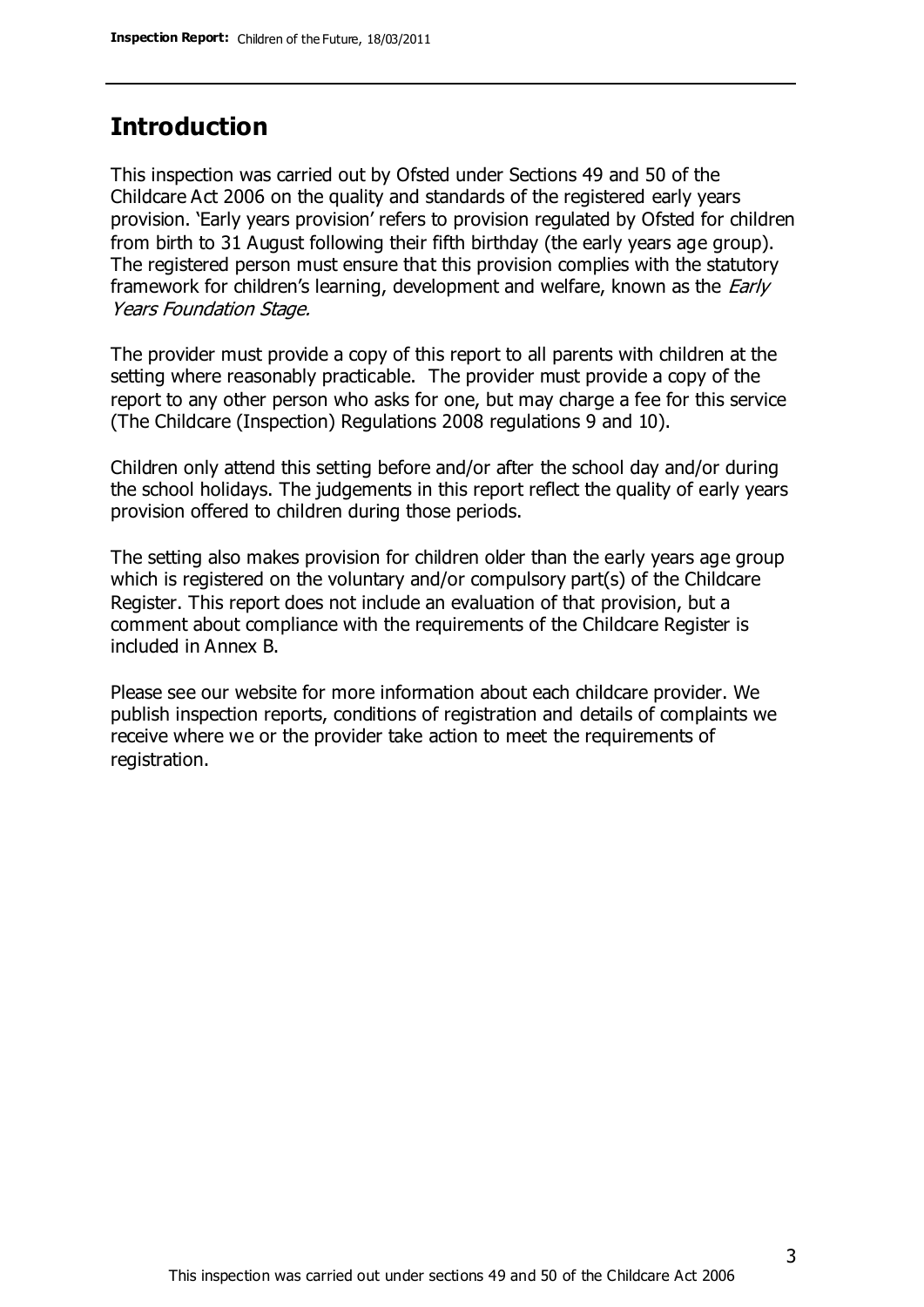## **Description of the setting**

Children of the Future out of school club was registered in 2004. It operates from a community room in the Children's Centre adjoining James Dixon Primary School in the London Borough of Bromley. Children from one other local primary school may also attend. The provider operates between 7.45am and 9am and between 3pm and 6pm Monday to Friday during term time only. The setting supports children who have special educational needs and also those who are learning English as an additional language. It is registered on the Early Years Register and the compulsory and voluntary parts of the Childcare Register. The setting has space for 24 children to attend at any one time, of whom four may be early years. There are currently 31 children on roll, of whom four are early years. There are six members of staff including the manager, four of whom have appropriate childcare qualifications. The club works in close partnership with the adjoining primary school, the Children's Centre and the local authority.

## **The overall effectiveness of the early years provision**

Overall the quality of the provision is good.

Children of the Future provides good out of school care because it provides an inclusive environment. The setting is able to meet the needs of all children including those who have special educational needs or disabilities and those who are learning English as an additional language. The club's premises is safe and welcoming. Children's learning and enjoyment is generally well supported. The manager and her team are experienced and they evaluate all aspects of the provision to identify aspects which they can improve. As a result the club has a good capacity to improve.

## **What steps need to be taken to improve provision further?**

To further improve the early years provision the registered person should:

- help the children to learn more about living things, for example, by growing plants in the outdoor area
- provide children with more opportunities to reinforce their learning in numeracy, for example, by displaying more numbers, letters and shapes in the classroom and outdoor area.

## **The effectiveness of leadership and management of the early years provision**

The club has good procedures in place for keeping the children safe. All staff are vetted, and trained in safeguarding. Visitors sign in and when the children are playing outdoors they are well supervised. If a child needs medication, or if a child has an accident, the staff complete records which are signed by parents and carers at collection time so that they are fully informed. All staff have first aid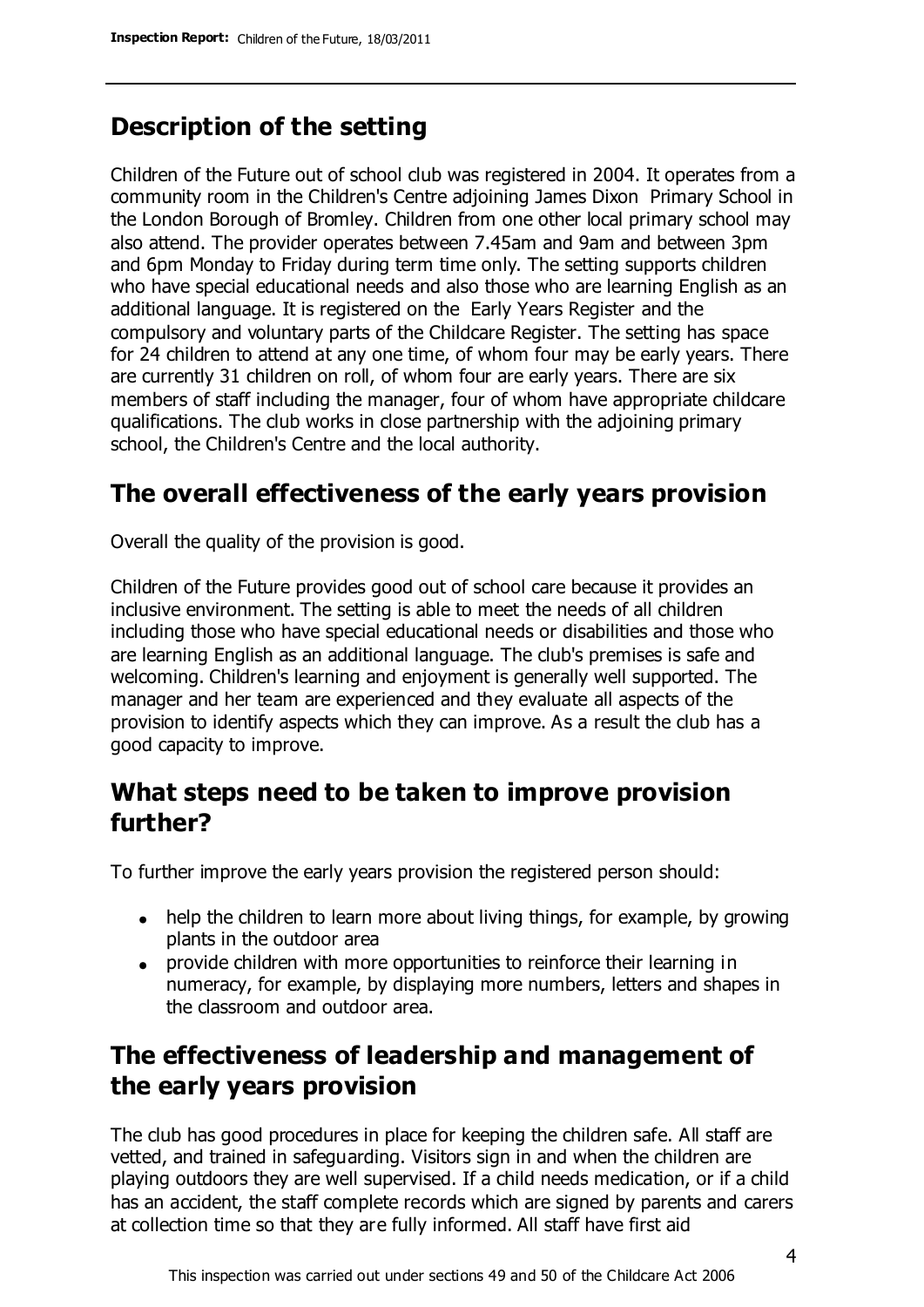qualifications and understand the food allergies children may have. The manager can identify particular areas where most accidents happen and has encouraged the children to think of ways to avoid them. The staff have been trained in the hygienic handling of food. The manager carries out daily checks of the entire premises before the start of each session to identify any hazard which could cause an accident.

The club has improved significantly since the last inspection. Parents and carers are now better informed about the club's policies and procedures. The children's exact arrival and departure times are noted. The manager drives ambition well and constantly looks for ways to improve the club. Her staff attend training courses which enable them to offer more opportunities for the children.

The club works well with parents and carers who receive information about how the club runs. They tell the staff about their children's interests and likes and dislikes to help the staff get to know them well. Staff talk informally to parents and carers about the children and the progress they are making at the end of sessions. Parents and carers can telephone the manager at any time if they are worried about their children. Parents and carers complete surveys to express their views about the activities which are available and how the club is run, and there is a suggestions book for incidental comments, for example, about menus. The manager adapts procedures in response to these suggestions and she values feedback. Parents and carers have their own notice board where they can see plenty of information about activities and other events in the area which their children might enjoy. They can find out about their children's progress and what they enjoy by looking at photographs of their activities. Parents and carers sometimes come in to talk to the children, for example, about their customs or celebrations. The manager works particularly closely with parents and carers whose children need additional support so that these children make equally good progress. Parents and carers are confident that their children are safe and happy when they attend. The manager also works closely with the primary schools which the children attend, for example, the staff meet class teachers to learn how best to support each child and what stages children have reached. This helps the staff to know the needs of all children well. It also helps the teachers to pass on information to parents they do not see at the end of the school day, and to know more about the progress of the children they teach in a different environment.

## **The quality and standards of the early years provision and outcomes for children**

The children play well with older and younger children playing together so that the younger ones are encouraged to develop their skills and confidence. They share and take turns, and they concentrate on tasks such as drawing for long periods. Adults praise the children for what they achieve and are good role models. They give the children stickers and certificates when they behave well or are especially polite or helpful. There is plenty of equipment for the children to choose from, and they can play outdoors whenever they wish to. They especially enjoy ball games and also using torches in the dark. There is a wide range of outdoor play equipment so that the children develop their physical skills well. The classroom is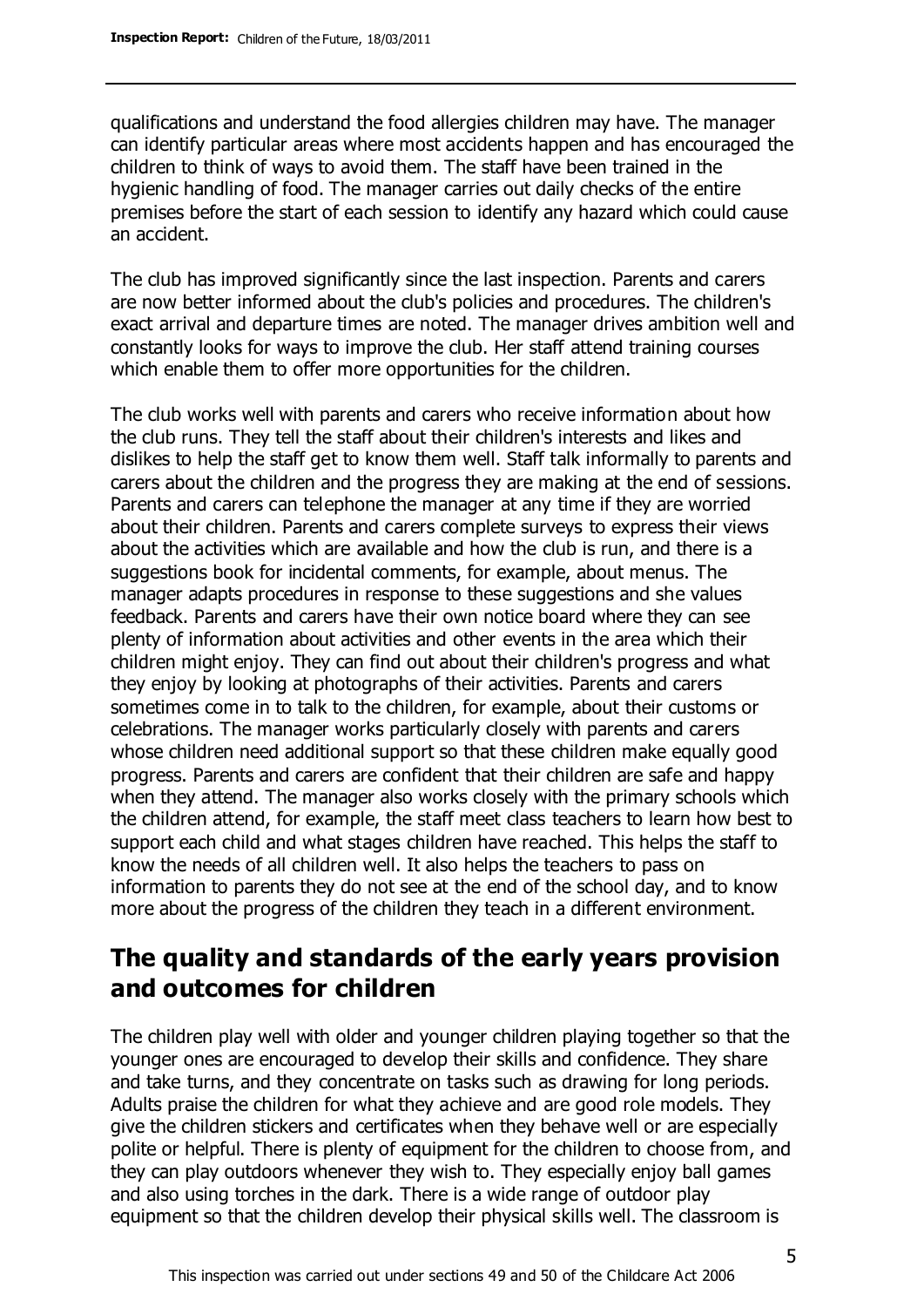bright and well equipped although it does not fully help the children to develop their independent learning about letters, numbers and shapes. Indoor activities include playing with dolls, cars and board games, construction, reading books and solving puzzles. Children enjoy role play and they develop very good team building and problem solving skills by creating dens. The children talk about weighing and measuring when they prepare food such as coleslaw, bread and pizzas. They develop their creative skills through painting, junk modelling and collage. They listen to music and enjoy dance sessions but the children do not have a wide range of instruments to play. The children enjoy treasure hunts in the school grounds and nature walks when they learn about trees, wildlife and habitats. They do not, however, have opportunities to learn more about plants, for example, by growing them.

The manager develops the children's self-confidence and speaking skills well, especially during tea time which is a very social occasion. The children say the staff take very good care of them. The children have thought about rules called "What works?" which help the club to run smoothly and help them to behave well. They understand the importance of a healthy lifestyle, they can explain why they eat fruit and vegetables at tea time and they help to plan the menus. They understand why they need to wash their hands. The children learn to take responsibility, for example, by helping to lay the table. They learn about many different cultures and customs when they discuss celebrations, for example, at Divali they made candle holders, tasted food and talked about the story. A poet visited the children during Black History month. They develop an understanding of those less fortunate because they have toys, books and puzzles which help them understand equality. The children develop an understanding of ways to keep themselves safe, for example, by talking about the right way to use the outdoor play equipment. They know what to do in an emergency because they often talk about it.

The children make good progress because the staff track this carefully. They use this information to plan what the children need to do next in order to move on in their learning, for example, in giving them opportunities to develop their speaking and listening skills. The staff know the all the children well and they keep records of what they achieve.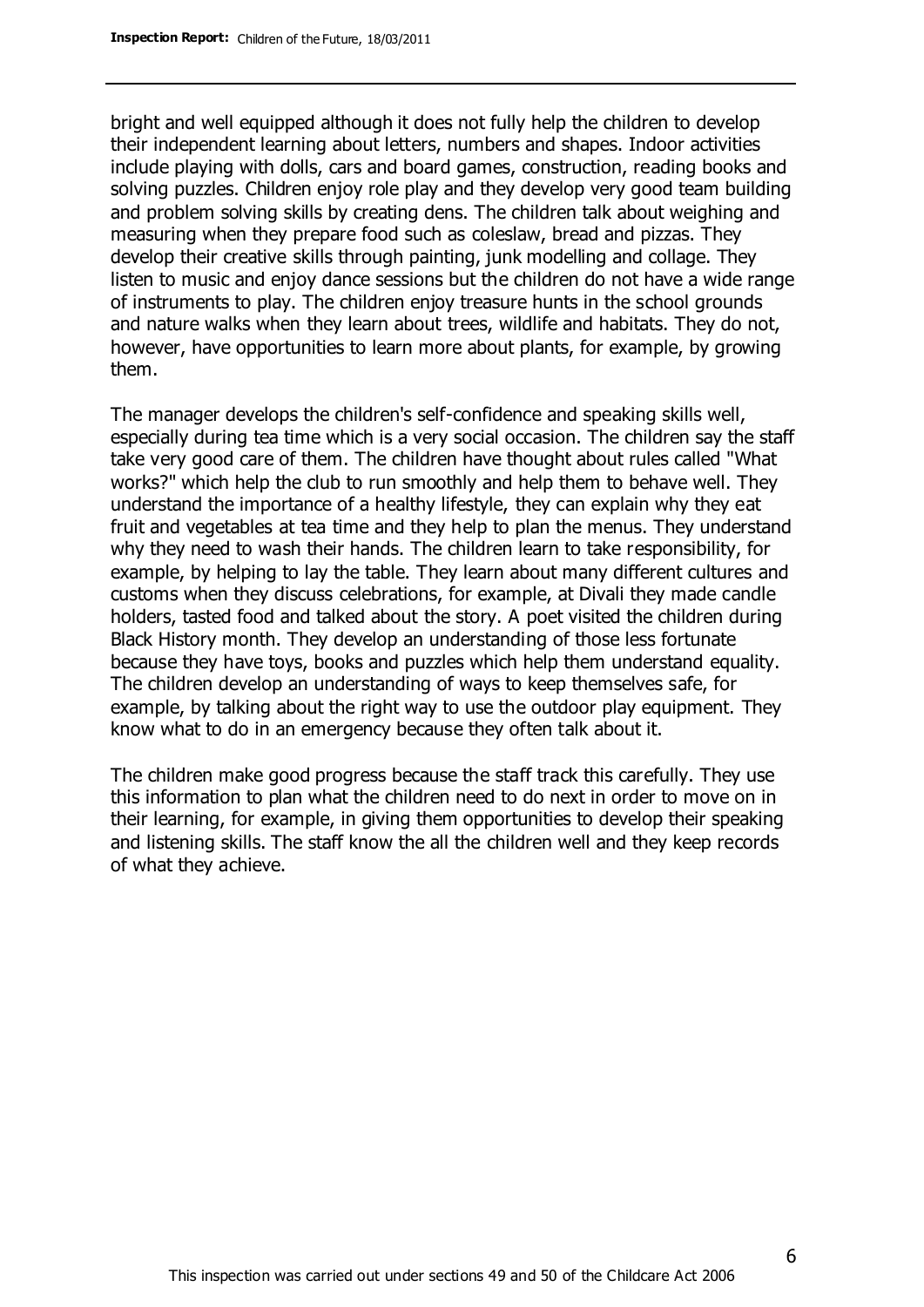# **Annex A: record of inspection judgements**

#### **The key inspection judgements and what they mean**

Grade 1 is Outstanding: this aspect of the provision is of exceptionally high quality Grade 2 is Good: this aspect of the provision is strong Grade 3 is Satisfactory: this aspect of the provision is sound Grade 4 is Inadequate: this aspect of the provision is not good enough

#### **The overall effectiveness of the early years provision**

| How well does the setting meet the needs of the      |  |
|------------------------------------------------------|--|
| children in the Early Years Foundation Stage?        |  |
| The capacity of the provision to maintain continuous |  |
| improvement                                          |  |

#### **The effectiveness of leadership and management of the early years provision**

| The effectiveness of leadership and management of the             |  |
|-------------------------------------------------------------------|--|
| <b>Early Years Foundation Stage</b>                               |  |
| The effectiveness of leadership and management in embedding       |  |
| ambition and driving improvement                                  |  |
| The effectiveness with which the setting deploys resources        |  |
| The effectiveness with which the setting promotes equality and    |  |
| diversity                                                         |  |
| The effectiveness of safeguarding                                 |  |
| The effectiveness of the setting's self-evaluation, including the |  |
| steps taken to promote improvement                                |  |
| The effectiveness of partnerships                                 |  |
| The effectiveness of the setting's engagement with parents and    |  |
| carers                                                            |  |

#### **The quality of the provision in the Early Years Foundation Stage**

The quality of the provision in the Early Years Foundation Stage  $\vert$  2

#### **Outcomes for children in the Early Years Foundation Stage**

| <b>Outcomes for children in the Early Years Foundation</b>    |  |
|---------------------------------------------------------------|--|
| <b>Stage</b>                                                  |  |
| The extent to which children achieve and enjoy their learning |  |
| The extent to which children feel safe                        |  |
| The extent to which children adopt healthy lifestyles         |  |
| The extent to which children make a positive contribution     |  |
| The extent to which children develop skills for the future    |  |

Any complaints about the inspection or report should be made following the procedures set out in the guidance available from Ofsted's website: www.ofsted.gov.uk